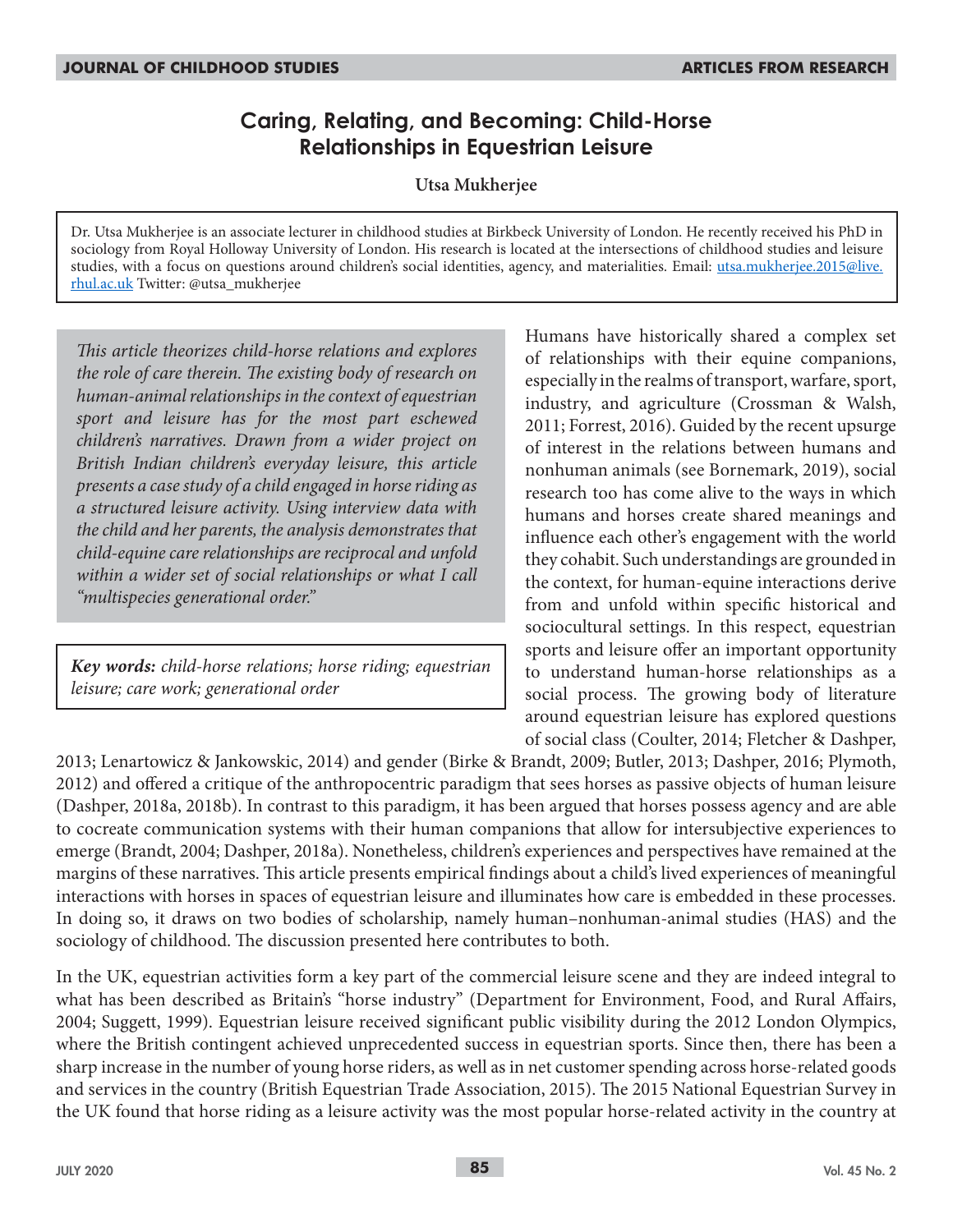96%, with most of the horse riders being between the ages of 25 and 44 followed by under 16s (British Equestrian Trade Association, 2015). Relatedly, a recent nationwide survey by Sport England (2018) found that 1.3% of children under the age of 16 did horse riding at school while 2.4% did so outside of school. The limited spread of equestrian leisure among children points toward the financial barriers that still remain in accessing equestrian leisure: It is far more expensive and thus more class biased than many other leisure and sport activities available to children. As such, horse riding serves as a class marker (Coulter, 2014; Fletcher & Dashper, 2013; Lenartowicz & Jankowskic, 2014) that helps one to achieve social distinction; therefore, urban middle-class parents often make a conscious effort to encourage their children to take up equestrian leisure for its symbolic and cultural worth. Besides social class, equestrian leisure mediates an important gender dynamic (see Dashper, 2018a) as unlike many other sport and leisure activities it has no formal practice of sex-segregation and it is the only Olympic sports where men and women horse riders compete against each other in the same category at all levels. Apart from these questions of class and gender in horse riding, which have been looked into at length within social research, equestrian leisure also opens up an important analytical space to examine the various forms of interspecies interaction, communication, and participation that makes equestrian leisure possible in the first place. Studies that have addressed those dynamics of human-horse relations manifest in equestrian leisure have predominantly done so with respect to adult humans and horses, with the experiences of children in these settings remaining largely at the margins. In this article, the meanings and experiences of human-horse relations for children will be presented using a case study, and I will pay particular attention to how care is engendered in such relations. But before presenting the empirical material, it is important to clarify and harness key conceptual frameworks from both HAS and childhood studies, which will enable us to sketch out the processes and implications of interspecies interactions in a more-than-human-world.

# **Nonhuman animals, childhoods, and "caring" in more-than-human worlds**

The shift in the conceptualization of horse from an automaton or a biological system with species-typical behaviour to a subject in their own right who participates in society and possesses feelings and perspectives of their own has flown from the wider domain of HAS (Bornemark, 2019). The interdisciplinary field of HAS in turn draws on both posthumanism and the animal rights literature: The former challenges anthropocentrism and draws attention to interspecies entanglements, while the later takes a normative stance about the treatment of animals and their place in society. In considering human-horse relations in equestrian leisure, in this article I draw mostly on posthuman frameworks and their overlap with the animal rights perspective. This new way of framing human-horse relations calls into question the dualism—and indeed the hierarchy—that is often constructed between humans, who are regarded as subjects, and animals, who are understood as objects (see Collard & Gillespie, 2015). Instead, horses are understood as actors, that is, "beings that have the capacity to direct change," with subjectivities who "act in concert with other beings and things, including humans" (Collard & Gillespie, 2015, p. 8). Bornemark (2019) notes that to

understand the horse … as an interspecies cultural being … means that it is not "one and the same thing" but different depending on its personal character … Social sciences thus have to be broadened to … examine power-relations where the animals are also treated as subjects. (p. 4)

Building on these insights, I will now locate the notion of care(-ing) within child-horse relations in a way that recognizes the intersections of animals, work, and care (Coulter, 2016a, 2019). I will then sketch the role of the child vis-à-vis care—ideas I will harness later in this article to theorize an interspecies approach to children's power relations that takes childhood studies beyond (human-centered) generationality to include what I call "multispecies generational orderings" of childhood.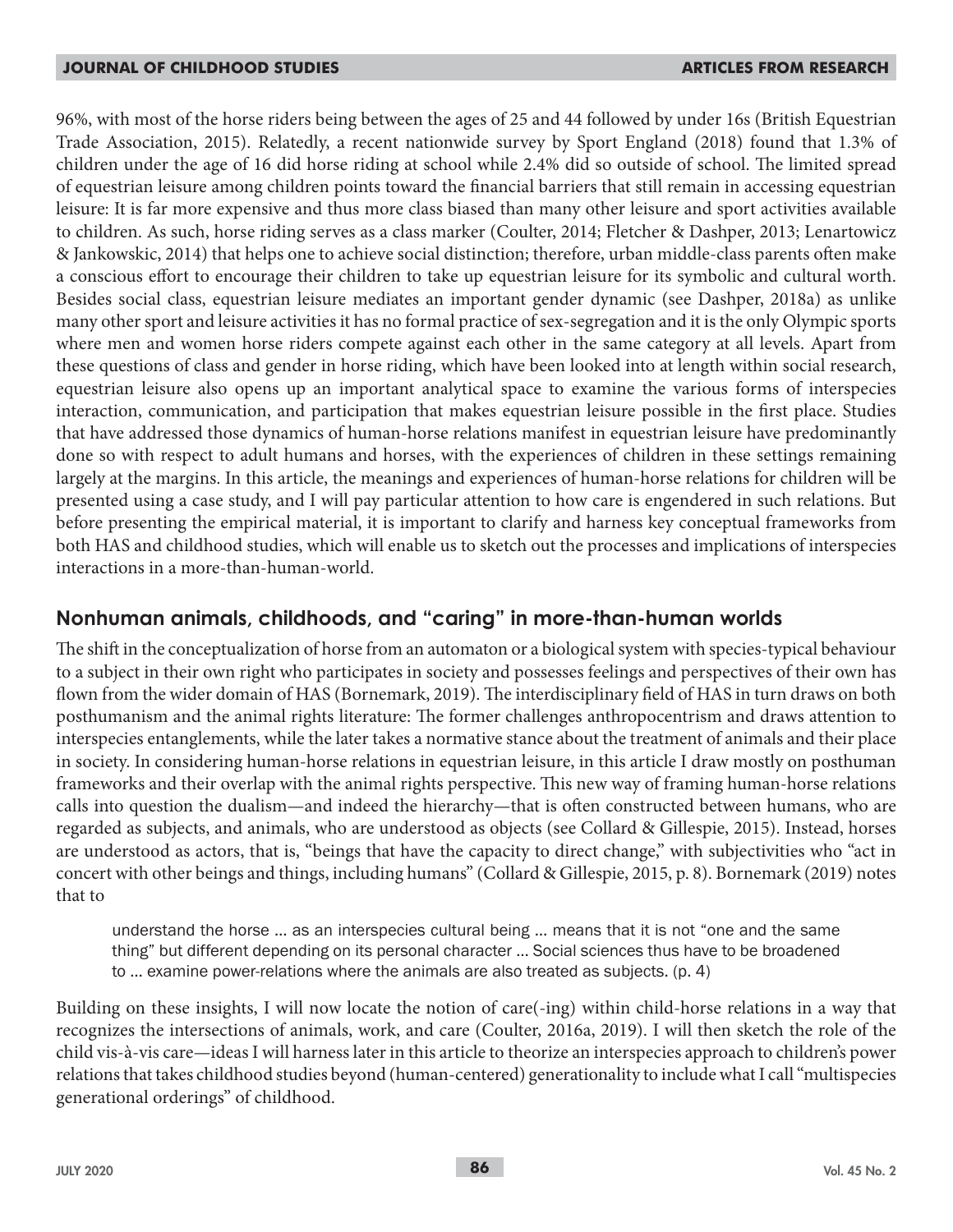Care is a complex and multifaceted concept. Though it has been formulated in different ways within various intellectual frameworks, the most useful approaches for understanding the dynamics of "caring" in human-animal interactions are found in the works of Donna Haraway (2008) and María Puig de la Bellacasa (2012). Their newmaterial-feminist interventions offer a robust means to appreciate the significance of care and to reflect on what it means for humans to care for nonhuman others (Desai & Smith, 2018; van Dooren, 2014). In more-than-human worlds where heterogeneous forms of life and matter are entangled and interdependent, Puig de la Bellacasa (2012) says, "to care about something, or for somebody, is inevitably to create relation" (p. 198). Though not all relations can be characterized as caring, none can endure or survive without care. In Puig de la Bellacasa's vision of care, care emerges as simultaneously an affective state, an ethical obligation, and a practical labour. Thus conceived, the "ethico-affective everyday practical doings" of care (p. 199) are significant for thinking and living in interdependent more-than-human worlds. Enlisting these ideas, I follow Kendra Coulter (2019) in defining care work as a "large cross-section of work involved in caring for others, physically and/or emotionally" (p. 22).

In a similar vein, Haraway (2008) invites us to think about multispecies living in terms of "becoming with," where species are consequent on a "subject- and object-shaping dance of encounters" (p. 4). As beings-in-encounter, species in the more-than-human world are participants in practices of becoming worldly in a way that can potentially gesture toward a just and peaceful autre-mondialization (Haraway, 2008). This process of multispecies "becoming with" inserts one into a "web of caring" (Haraway, 2008) where caring means "becoming subject to the unsettling obligation of curiosity, which requires knowing more at the end of the day than at the beginning" (p. 36). In underlining these notions of caring, both Puig de la Bellacasa and Haraway are attentive to the fact that species meet within macrogeographies inscribed by postindustrial capitalism, gender, race, and class. In other words, the caring embedded in multispecies coconstitution and worlding is underpinned by the material-semiotic interplay that shapes their becomings (van Dooren et al., 2016). Although these modes of thinking create affordances for understanding nonhuman animals as subjects, they fall short of robustly identifying and comprehensively theorizing the care work these nonhuman animals carry out for themselves, for other animals, and for humans (see Coulter, 2016b). If we are to push beyond a human-focused idea of caregiving and of social justice and begin to unpack the reciprocal traffic that characterizes care in human-animal interactions, we have to first interrogate the intersections of animals and (care) work (Coulter, 2016a, 2016b).

Nonhuman animals, whether in the wild or on a farm or living as companion species with humans at home, are sentient beings with feelings, perspectives, and experiences of their own. They also carry out different kinds of work in different contexts, but as Coulter (2016a) points out, "animals' own forms of caregiving are rarely recognized as a kind of care work" (p. 200). She goes on to argue that we need to recognize these forms of labour carried out by animals as work. For instance, many companion animals in the domestic space are not only beneficiaries of care work and social reproductive labour carried out by humans for them, but they also perform "voluntary work" (Coulter, 2016b) for humans in the form of informal care work such as emotional support, interactions, and touch. Further, the life-sustaining labour that animals in the wild do is underpinned by informal care work for their young ones and communities. This kind of "subsistence work" (Coulter, 2016b) carried out by animals is often impeded by a range of human actions, including construction of physical infrastructure, leisure pursuits (such as hunting), and anthropogenic climate change, among others. Finally, animals—such as those on farms, racecourses, and in laboratories—have to do work that is mandated by humans and which largely serves the needs and wants of humans (Coulter, 2016b). As animals are increasingly being used by humans for therapeutic (e.g., equine-assisted therapies) and service work (such as that carried out by guide dogs), the labour animals do in these contexts requires care work. This kind of care work that animals do for humans in the context of human-mandated work arrangements, Coulter (2016b) writes, "is psychologically and emotionally challenging for animals, and they are required to suppress their personal feelings, reactions, and instincts in order to behave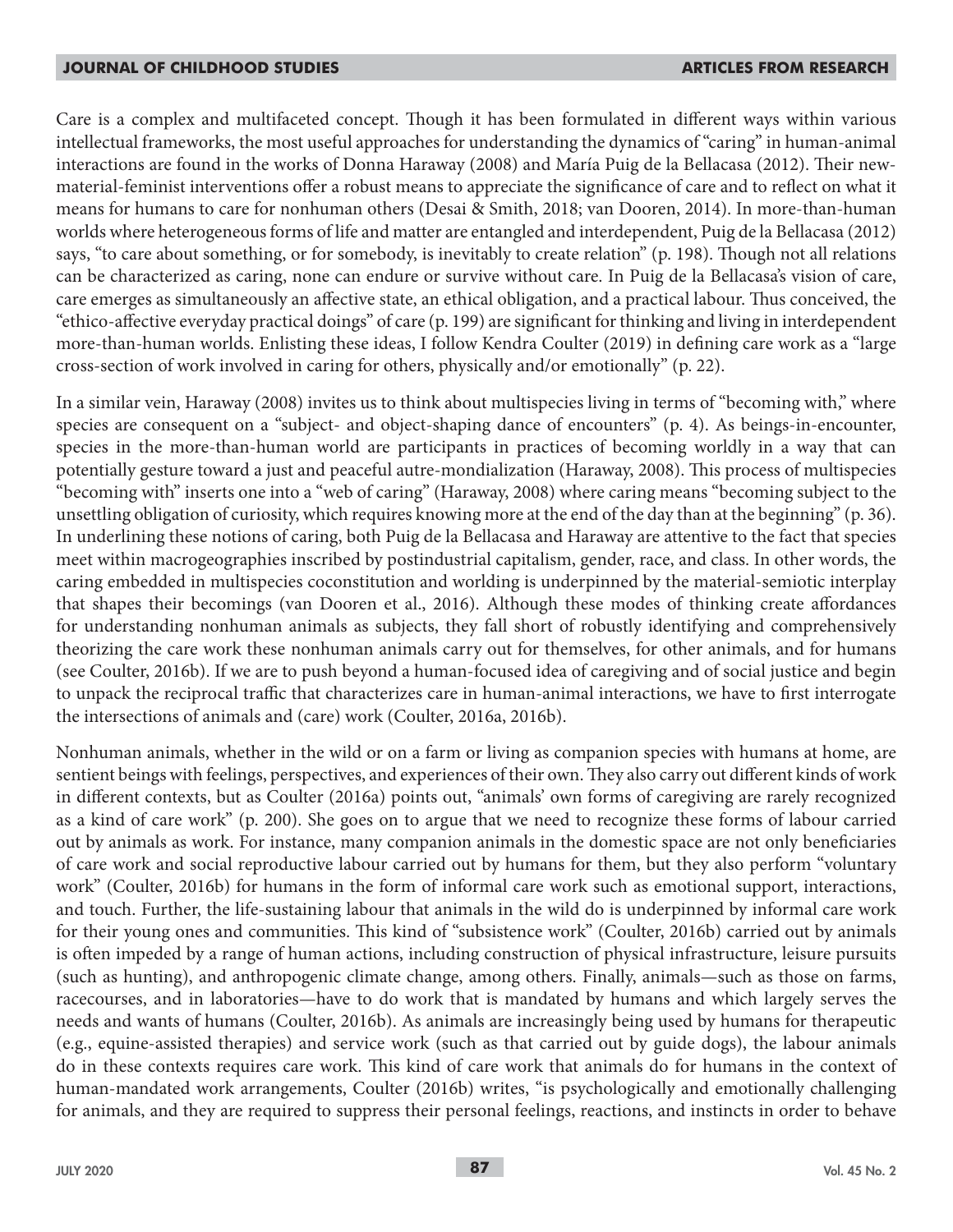in the proper way regardless of what is going on around them" (pp. 204–205). Considering the care work that animals do for themselves as well as for humans offers a springboard into understanding the fact that nonhuman animals are subjects in their own right who contribute to human society and to the reproduction of ecosystems in multiple ways (see Coulter, 2016a). Furthermore, drawing on feminist political economy and cognitive ethology scholarship, Coulter (2019) argues that horses on farms and in other human-controlled spaces have "work lives" wherein they carry out a range of work—which is simultaneously intellectual and embodied—although they are not remunerated for their work in a conventional sense. Coulter's (2019, 2016a, 2016b) scholarship on horses' work lives and her conceptual vocabulary for understanding nonhuman animal's care work, described above, are useful in unpacking the processes of caring that underpin child-equine relations.

Just as the care work animals do has long been unrecognized, the care work children carry out within their lived geographies has hardly ever been explicitly valued as work. This stems from the dominant framing of childhood as a period of dependency and thus children are seen only as recipients of care, where such caring responsibilities lie with the family and at times the state. Recent developments in childhood studies have challenged these ideas and have instead drawn our attention to the range of informal, everyday, and reciprocal care work that children carry out for parents, siblings, kin, carers, friends, neighbours, and others both inside and outside the home (Eldén, 2016; Luttrell, 2013; Morrow, 2008; Webster, 2018). Studies have also pointed out that children contribute to the care of family pets, often treating such companion species as members of their family (Mason & Tipper, 2008; Morrow, 1998; Tipper, 2011). The growing scholarship on children's relationships with family companion animals (Mason & Tipper, 2008; Morrow, 1998; Rautio & Leinonen, 2018; Tipper, 2011) has inaugurated fresh conversations within childhood studies about child-animal relationality and prompted researchers to rethink the conceptual frames currently used in the field. Nonetheless, these studies have located the relationships of care with nonhuman animals that children construct and nurture largely within the confines of the home, the school, and occasionally the neighbourhood. The entanglement of the human child and nonhuman animals in leisure activities organized and paid for outside of school is conspicuously absent from the current body of scholarship. Equestrian leisure in that respect offers a crucial opportunity to reshape our understanding of child-animal relations in contexts beyond the home or the school and involving a nonhuman animal, the horse, which is physically distinguished from common family pets like dogs, cats, or hamsters or from species like rats, worms, and insects that children encounter in their everyday geographies. As Keaveney (2008) points out, horses display formidable differences from common domestic nonhuman co-species, and therefore their relations with humans demonstrate a unique "kind of human-animal relationship, one in which the line between [nonhuman] animal and human is not quite so blurred" (p. 444). It is this alterity that can help us learn more about multispecies relationality and caring in the Anthropocene using children's cases as the point of entry.

Based on the discussion presented above, it can be argued that children and nonhuman animals—especially horses—are two important social groups who perform care work for others, but in both cases their care work is hardly explicitly recognized or valued as work. Therefore, shared spaces in which children and horses interact create opportunities for us to harness those lived experiences and reshape our current understanding, not only of human-child–horse relationality, but also of the dynamics of care work itself. At the same time, it bears pointing out that the care work involving human children and horses implicates power relationships and cultural legacies which need to be seriously considered. As Coulter (2019) reminds us, "horses may indeed partner with us in a range of tasks and exercise agency, but the situation is not one of absolute equals" (p. 21). Paying due attention to these structural dynamics, in what follows I outline the methods through which the empirical materials for this article were generated. Drawing on a case-study approach to qualitative research, I elaborate the case of 12-yearold Koel, who does horse riding as a structured leisure activity.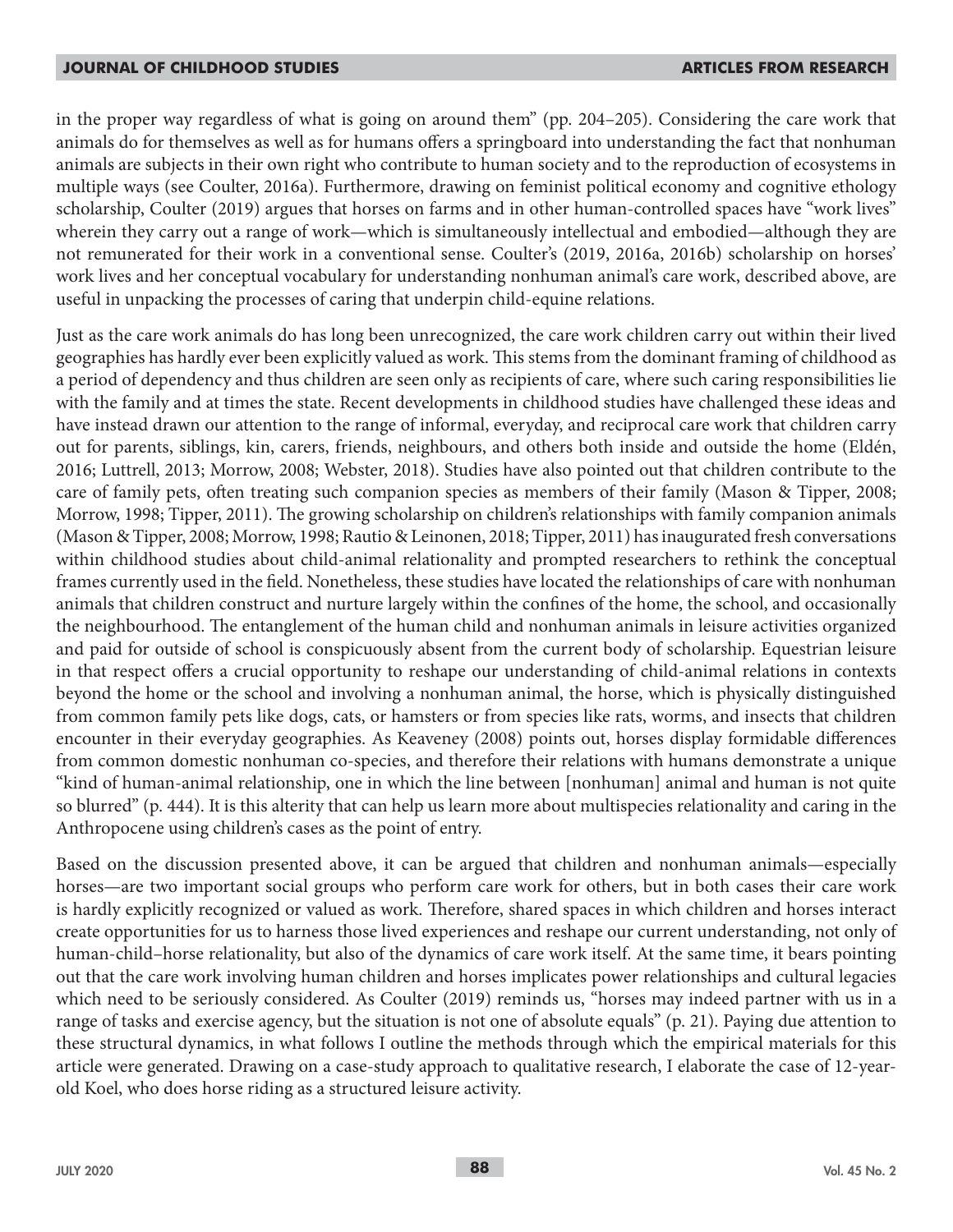# **Studying child-horse relations: A case-study approach**

The empirical material presented in this article is based on a case study of a 12-year-old child named Koel (a pseudonym) who engages in horse riding once a week as a structured leisure pursuit, or what is often described as an "enrichment activity" (Vincent & Ball, 2007). A case study "is the study of the particularity and complexity of a single case" (Stake, 1995, p. xi). Koel's case, as elaborated in this article, is drawn from a wider qualitative project conducted by the author during 2017–2018 which investigated the interplay between social identities and leisure practices in the everyday lives of British Indian children aged 8 to 12 growing up in the contemporary UK. The families in the study were based in and around London, and all the parents (except for housewives) were high-earning professionals in the knowledge-based economy. In this article, the case of Koel has been set apart for detailed study. Her case was selected for detailed study in this article because, unlike other children in the wider project, she was involved in a structured activity—namely horse riding—that revolved around a nonhuman animal (the horse). Other children did sports, swimming, and performative arts that involved human-material entanglements without direct participation of animals. Indeed, horse riding did not come across as a popular structured leisure activity in the participating families. This is because riding classes are relatively expensive (a onehour lesson can cost around £100) and there are a limited number of training facilities available in London. As will be explained below, Koel was on a waiting list for five years before she could start at the riding school. Nevertheless, her case needs to be heard and understood because of its relative uniqueness. To date the studies on horse-human relationality and care work have not systematically attended to the experiences of younger children. In that sense, Koel's case offers an important entry point to contribute to the scholarly work on child-horse relations. It is a springboard that can uncover underlying processes of theoretical import missing from both childhood studies and the HAS. In embracing the case-study approach, I will now discuss its controversial status within the folds of social research and its limitations. Nonetheless, I argue that there is much value to be accrued from a case study of an area of research which is particularly underdeveloped.

As indicated previously, case studies are in-depth investigations of particular cases. In this article, I am positing case study not as a "method" but as an "approach" which can use different sets of methods "to reconstruct and analyze a case from a sociological perspective" (Hamel et al., 1993, p. 1). The critics of case study argue that given its reliance on a singular event or person, case studies produce nongeneralizable theories and suffer from biased case-selection (see Gerring, 2007). On the other hand, advocates of this approach point out that no case, however carefully selected, can be truly "representative," and that such criticisms are therefore misdirected (Yin, 2003). Moreover, Yin (2003) posits that although a researcher cannot generalize the insights of a case study to other cases, they can generalize it to theory. Taking Yin's (2003) argument as my point of departure, I will now elaborate on how I conducted Koel's case study, including the method of data analysis.

Koel's family was recruited to the study from a Facebook group that catered to Indian families in London where I canvassed for participants and Koel's mother contacted me to express her interest. It was explicitly stated in the study poster posted to that Facebook group that participation in the study would be voluntary and no incentive was offered. During my study visit to Koel's family home, I presented Koel's mother, Aparna, and her father, Sumit, with information sheets, and they also filled in a consent form for themselves and their child to take part in the study. Koel was given an age-appropriate information booklet that described the study in simpler language and told her that she was free to decide for herself if she wanted to take part or not. It was further stressed that she was entitled to not answer any question or to withdraw from the study without giving any reason. She provided written as well as verbal consent for her own participation.

I conducted semistructured narrative interviews to collect data from Koel and her parents. Separate one-to-one interviews were conducted with Koel, Sumit, and Aparna. During the interview, I asked open-ended questions to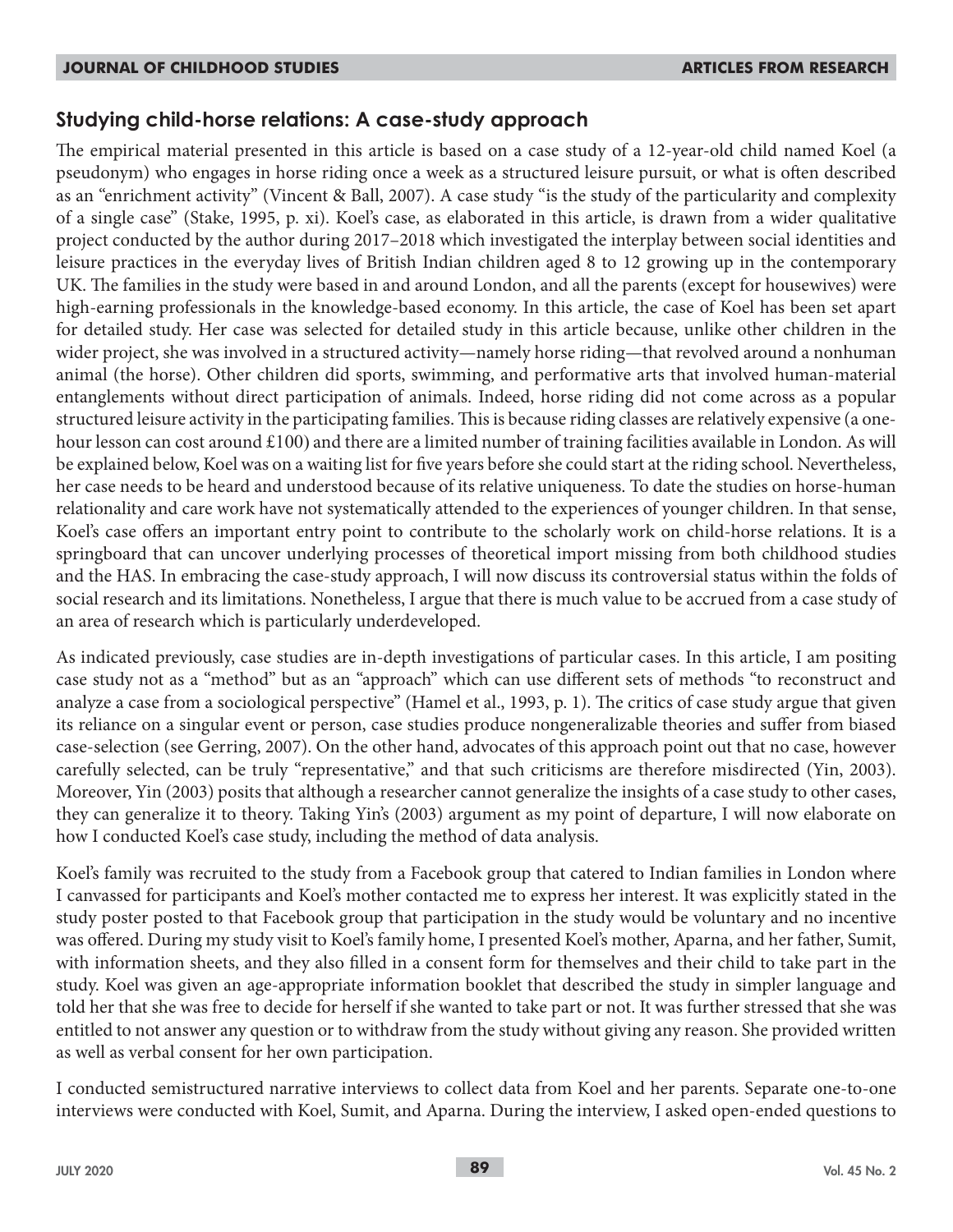Koel about her everyday life and her experiences of the various leisure activities she takes part in. Similarly, with the parents, I took a narrative approach and asked questions about their occupation, life trajectories, everyday life, parenting practices, and, most importantly, their views about Koel's leisure engagements. I interviewed both Koel and her parents for two reasons. First, we know from existing studies that parents influence their children's leisure choices and that children's enrollment into multiple structured activities and the activities' perceived benefits for children have made them an integral aspect of the "good parenting" discourse in middle-class families (Jeanes & Magee, 2011). Second, most of these studies rely on parents' narratives alone and therefore a research design that accommodates and juxtaposes both parents' and children's narratives was deemed most suitable to gain a deeper understanding of the social processes that underpin children's structured leisure choices and lived experiences. The data gathered through these interviews was audio-recorded with the explicit consent of the participants and then transcribed verbatim. The data was then interpreted using narrative analysis. I read each transcript multiple times and extracted the key points, which I then read in relation to the life stories of the participants and their spatial-temporal contexts. As Griffin and May (2018) rightly point out, narratives produced through interviews do not give us direct access to what "really" happened or to subjects' underlying motives, but they are indispensable for conveying how experiences are subjectively understood and reconstructed by subjects once they have occurred.

In presenting my analysis of these narratives, I am aware of the limitations of this (human) case study. A comprehensive understanding of child-horse relations requires insights into both the child's and the horse's perspectives. Although accessing the horse's feelings and experiences is impossible for social researchers (Bornemark, 2019), observation data of real-time interactions, which my study lacks, could have been useful. Nevertheless, human interpretations and narratives about horses found in the accounts of Koel and her parents reveal important clues about how horses are constructed as objects/subjects of knowledge—and how those constructions manifest forms of power relations (Palmer, 2017). In the rest of this article, I draw on Koel's and her parents' narratives to explore, describe, and theorize different dimensions of the child-horse relation within the time-spaces of equestrian leisure and unpack the processes of care therein.

# **The process of (classed) world making: Entering the "horse world"**

Koel is a 12-year-old girl who lives in London with her parents, Sumit and Aparna. Both Sumit and Aparna grew up in middle-class families in urban India. They attended fee-paying English-medium schools and then completed their undergraduate education in India. After marriage they moved to Germany to study for their MBAs. It was there that Koel was born. When Koel was three months old, Sumit got a job in the UK and the entire family migrated with him to the south of England. They have now lived in the UK for 12 years and hold British citizenship. Much like other middle-class children in London, Koel has a busy schedule of organized and paid-for leisure activities that she attends every week. Her catalogue of structured leisure activities includes swimming, tennis, netball, piano, and horse riding. As previous scholars have argued, middle-class children are increasingly being enrolled in a plethora of organized leisure lessons by their parents at an ever-younger age (Lareau, 2011; Nelson, 2010; Pugh, 2009; Vincent & Ball, 2007). These studies reveal that parents treat their investment in children's leisure activities as a means of shaping their children's future career trajectories by equipping them with key skills and social networks manifested in "résumés sparkling with extracurricular" achievements (Nelson, 2010, p. 25; also see Pugh, 2009).

Reflecting this wider pattern of middle-class discourses of parenting, Sumit and Aparna have enrolled Koel in multiple structured leisure lessons. They think that these lessons will equip her with key skills that will supplement the social advantages cornered through her private-school education. They also possess the financial and cultural resources to play the leisure market at will, and they devote a great deal of money, time, and effort at supporting their child's leisure activities. This aspect is reinforced by the fact that Aparna, an MBA graduate with many years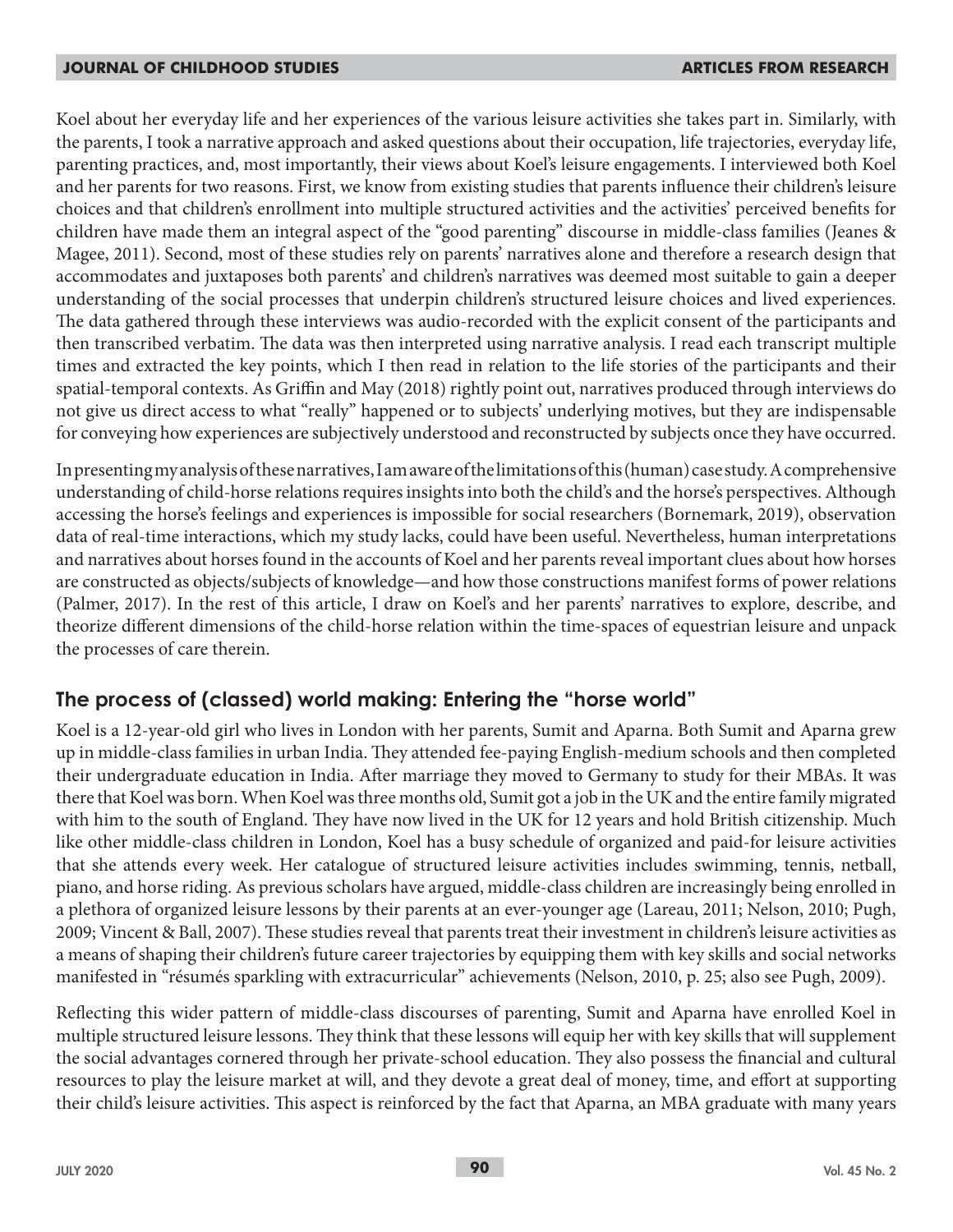of experience in the knowledge-industry, decided to give up her career soon after Koel was born because of her parenting responsibilities. Her life now revolves around Koel's daily schedule. Indeed, Koel's multiple leisure engagements create a great deal of logistical labour in terms of accompanying her to these places, most of which is done by Aparna, not Sumit.

Aparna grew up in India. Her parents wanted her to learn dancing and singing through after-school lessons, but she refused. She preferred outdoor play with her neighbourhood friends. The outdoor play culture in the neighbourhood is largely absent in the UK today. It has declined radically over the years because of dominant risk perceptions of "stranger danger" for unsupervised younger children (see Scott et al., 1998). Aparna says, "My daughter is very different; she is very lonely here. As such, the culture of playing outside on the road is missing." It is in this context that her encouragement for Koel to take up multiple organized leisure pursuits garners added urgency. Nonetheless, the activities she has shortlisted for Koel bear the mark of social class processes. For instance, she had put Koel on a waiting list for horse-riding lessons five years before Koel even got to try a taster session. Although Koel got to decide whether to continue or jettison horse riding, the very choice of horse riding as a leisure activity in the urban spaces of London speaks of the class distinctions it brings. But where previous studies on children's structured leisure (see Lareau, 2011; Vincent & Ball, 2007) stop at the class implications alone, it is important to probe the posthuman geographies of these leisure spaces.

While recalling the way Koel started off with horse riding, Aparna explained:

When I went there [the horse-riding school], I heard that they wanted to make the children responsible. So, they're not only teaching horse riding, they're teaching how to clean the boots, how to clean the stable, and then literally mucking the poo, the horseshit, every day. So, I thought that was a tremendous test of character and personality. And my daughter is a very delicate person and I didn't think that she'd do it, but she doesn't mind. That was a revelation!

Aparna here stresses not only the technical aspects of horse riding but the associated aspects of the "horse world" (Dashper, 2018a). The horse world denotes an entanglement, not only of horses and humans, but also of the materialities of the stable, as well as the sights, sounds, touch, and smells that constitute it. The discourse of character building and personality that Aparna draws on comports with the findings of previous scholars (Knight, 2005; Theodossopoulos, 2005) who noticed that adult-human actors often take an instrumental view of nonhuman animals' role in society. The cleaning of the boots and stables is not seen here as care work but as a conduit for testing the child's "character and personality." Relatedly, sociologists of childhood (Morrow, 1998; Rautio & Leinonen, 2018) have critiqued the tendency of adults, often informed by developmental psychology, to position children's care work for companion species such as family pets as a kind of role rehearsal for future adult responsibilities, thereby rendering the latter as pedagogical tools bereft of subjectivity. For Aparna, the horse and the horse's work life—is immaterial. The horse serves a purpose for Koel—not the other way around. Aparna deems it a "revelation" that Koel—"a very delicate person"—is cleaning the stables and "mucking the [horse] poo." Therein lie the social implications of Koel's entry into the horse world: the horse-human "contact zone" (Haraway, 2008) emerges as a world-making entanglement, a process of mutual coconstitution and becoming. The horsehuman Koel is different. She cleans the stables and mucks the horse poo and enjoys being around horses. This illustrates her "becoming with" horses where her immersion in the horse world has implications for her life outside it. Aparna further points out:

[Koel] is not usually very animal friendly, but when she went and she saw a horse, she immediately started petting it and stroking it and she just took to the horse like a fish to water and she absolutely adores it.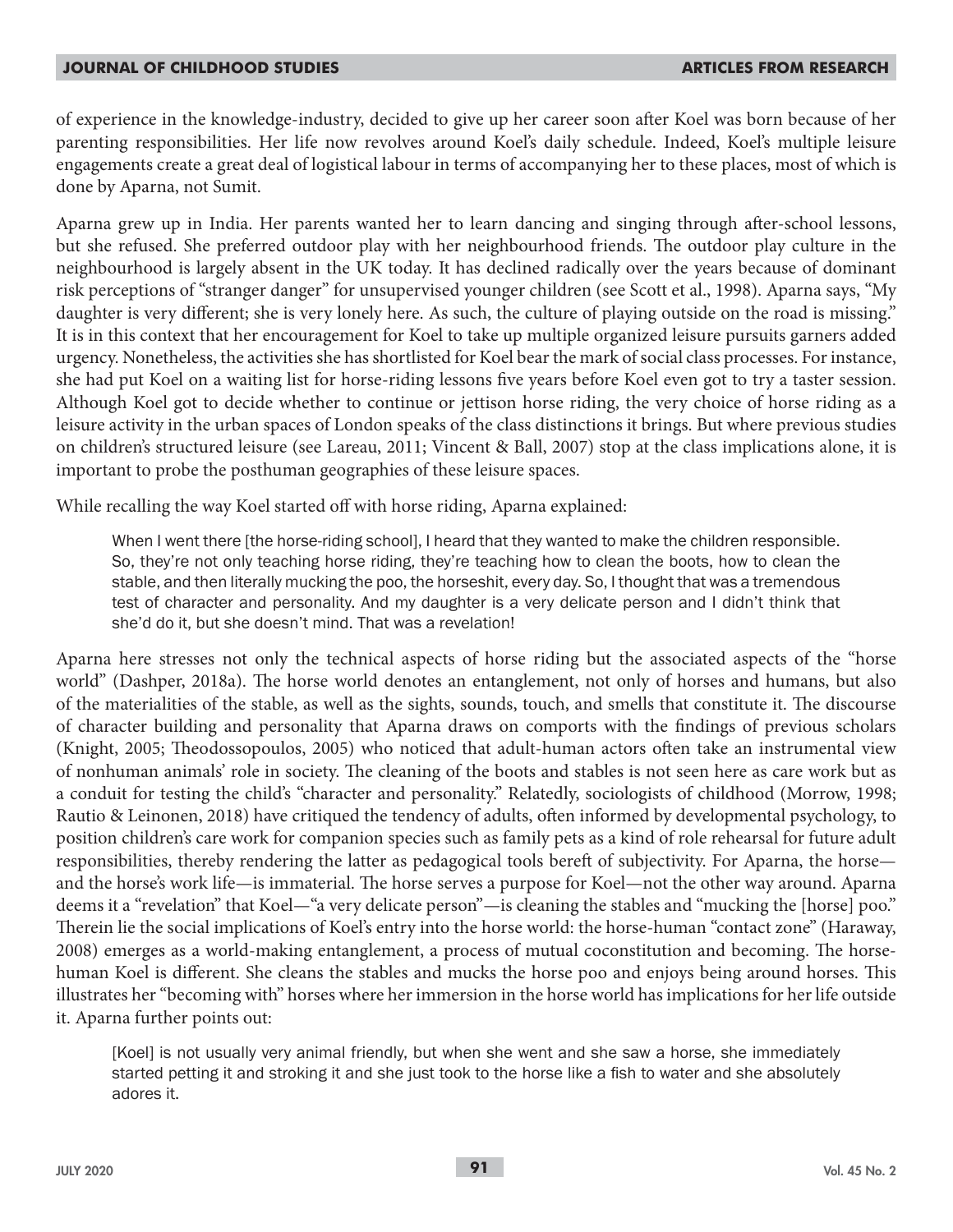Aparna's observations demonstrate the tactile and sensorial dimensions of the multispecies "contact zone" created between Koel and the horse. In asking the question "Whom and what do I touch when I touch my dog?" (p. 35) Haraway (2008) points out that touch ramifies and shapes accountability as it "it peppers its partners with attachment sites for world making" (p. 36). Although Aparna is reducing the horse to a species representative and not recognizing the horse's subjectivity as such, her narrative can be read from Haraway's perspective to illustrate how Koel's acts of touching and stroking the horse are "peppering" both of them with such sites for co-being and becoming. However, it is important to note here that the horse is at "work" in the riding school. Drawing on Coulter (2016a, 2016b, 2019), it can be argued that while the horse is engaging with Koel—that is, allowing Koel to pet and stroke them without resisting—they are performing a range of work that needs to be recognized as such. First, a horse is not a biological system alone but a subject with perspectives, feelings, and personality of their own, and they do have "work lives" (Bornemark, 2019; Coulter, 2019). When talking to me about horse riding, Koel shared experiences of initial nervousness about horse riding—she was concerned about how the horse would behave and how she should react. We will investigate Koel's narrative later, but suffice it to say that she was presumably anxious in her first contact with the horse she now describes as "my horse." Koel's horse must have perceived Koel's anxiousness but still remained calm and allowed Koel to pet and stroke them. In that sense, Koel's horse was performing what Hochschild (1983) calls "emotional labour" as part of their job as a riding-horse-ina-stable. The horse's emotional labour plays out in concert with emotional work, that is, the internal regulation and management of emotions on the part of that horse (see Coulter, 2019). In other words, we must recognize the range of work—including the informal care work—that "Koel's horse" carried out, which created the space for Koel to extend her care work toward "her horse." Second, by marking this specific horse as her horse, Koel is symbolically establishing the fact that horses are owned and controlled by humans and therefore the power relationship between the two is never of absolute equals. Moreover, Koel was already paired with this horse by the instructor in the riding school, which signifies another set of power relations in which Koel is situated besides her relationship with her parents. Hence, the power relations circumscribing Koel's leisure identity are layered and multifaceted. Coulter (2016a, 2019) argues that from the standpoint of horses, work is experienced along a continuum of suffering and enjoyment. We simply do not know where on this continuum Koel's horse's informal care work for Koel fits. But we have a means to know what Koel feels about her informal care work toward her horse, as I will now elaborate.

# **Caring, communicating, and becoming in the horse world**

While talking to me about her everyday leisure repertoire, Koel reported the following:

Koel: Of all the activities I do after school, horse riding is my favourite.

Interviewer: Why is it your favourite?

Koel: Because I really like being around horses. I like my horse-riding lessons.

As I asked follow-up questions about what sets equestrian leisure apart for her, Koel explained the structure of this leisure activity and located her rationale therein. She told me the following:

One week we ride. The next week, we [fellow riders in the riding school] clean the stables and get to spend time with the horse. My horse is really nice. I like the week where we clean the stables.

The riding school in London that Koel attends operates a weekly training cycle, where one-week participants learn how to ride horses and the next week they clean the stables and look after their horses. This weekly cycle affords Koel the opportunity to engage with the different actors of the horse world, including fellow riders, and with the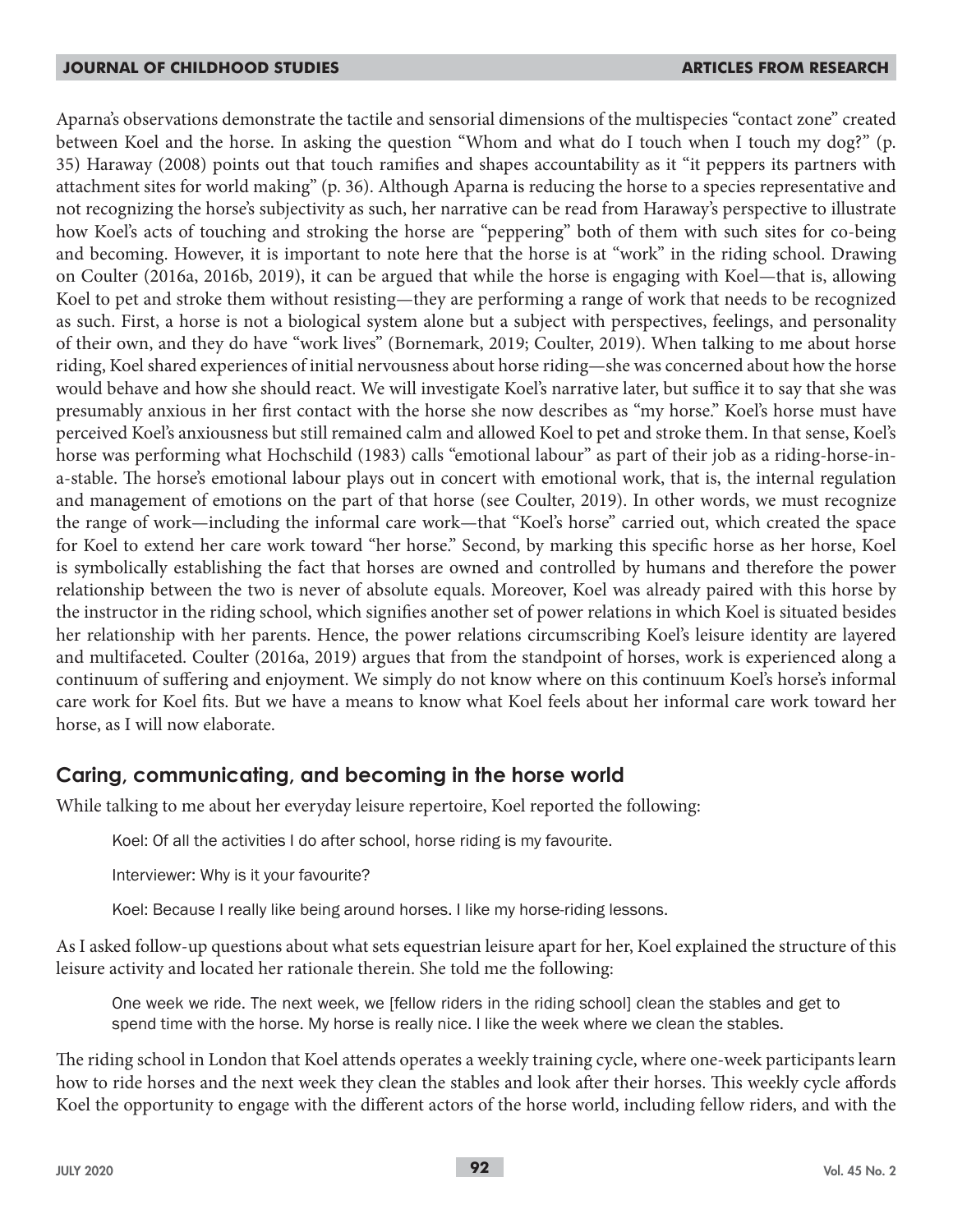materiality of the stable. This practice is different from the notion of the "stable girl" found in Finland where girls of Koel's age and older volunteer at local stables several times a week to take care of horses (see Ojanen, 2012). While describing her experiences of engaging with the horse world, Koel says that she prefers the week where she gets to clean the stable more than the day of riding. That way, she gets to immerse herself in the material environs of the stable and to familiarize herself with the texture of hay and straw, the smell of "horse poo," and the touch of her horse, understood here not as an automaton but as co-species or partner.

It is important to note the multiple generational relationships in which Koel's equestrian leisure is embedded, and indeed through which she exercises her agency. In the excerpt above, Koel refers to her fellow riders as "we," with whom she shares the stable alongside the horses. Further discussions with Koel revealed that her group of fellow riders is mixed sex and mixed age. In her riding school, the instructors set the scene in terms of grouping the riders together according to riding abilities irrespective of age or gender. This creates a space—unlike all other leisure activities that Koel does—where people across age groups are brought together around the common purpose of riding horses and cleaning the stables.

Moreover, by singling out the act of cleaning the stables and looking after "her" horse, Koel demonstrates how care work underpins child-animal relations in equestrian leisure settings. Her care work—encompassing both emotional and physical dimensions—is brought to the fore in the following description she offered regarding her preferred act of cleaning the stables:

So, if you have to clean their [horses'] hooves you have to tap them. And then they will lift their hooves for cleaning … They are really nice animals and they are nice to be around.

As discussed earlier, Koel was anxious about horses in the beginning, but her initial positive experience of "stroking" and "petting" facilitated her sense of comfort with horses. Earlier in this article, I argued—drawing on Coulter (2019)—that Koel's horse was at work when Koel attempted to pet and stroke them: the horse was doing emotional work to regulate their own emotions and present a calm demeanour that suited Koel. The horse, in a sense, was caring for Koel. Although we know that Koel enjoys her care work, we have no way of discerning the consequences of that interaction for the horse. In the quotation above, Koel outlines two other interrelated processes. First, Koel's fond memory of cleaning the hooves of horses underlines her ethical-affective, practical labour of care (Puig de la Bellacasa, 2012). The notion of "nice animals" and a general sense of fondness toward "her" horse is evident. She is therefore emotionally at stake and is being affected by her interaction with the nonhuman other. Of course, the specific tasks she carried out—like cleaning the stables—were learned in interaction with the instructor and her fellow riders; nonetheless, they are underpinned by care work that encompasses her physical effort of using brooms to clear the detritus and make the stable more livable for the horses.

Second, Koel lays bare the process through which she and her horse cocreate a nonverbal and embodied communication system wherein a tap by Koel on a specific part of the horse's body and in a certain manner makes the horse lift their hooves, which in turn enables Koel to clean them. The two-way process of tapping the horse's body and lifting of the hooves, carried out by Koel and the horse respectively, demonstrates that child-animal relation is a reciprocal process. Koel has learned to "speak horse" (Birke, 2007) from her instructor and fellow riders, as shown by her reported ability to understand horses' bodily gestures and sounds. Her horse in turn interprets the meanings of her touches and gestures. It is through this collaboration, communication, and reciprocity that multispecies relationality is lived out. The establishment of this human-animal system of communication is noteworthy; Brandt (2004) argues that deprivileging the human emphasis on spoken language "opens the door for investigation of the ways in which animals and humans alike use a variety of modes of communication to convey subjectivity" (p. 314). In a similar fashion, Koel's description of hoof cleaning, which is underpinned by her care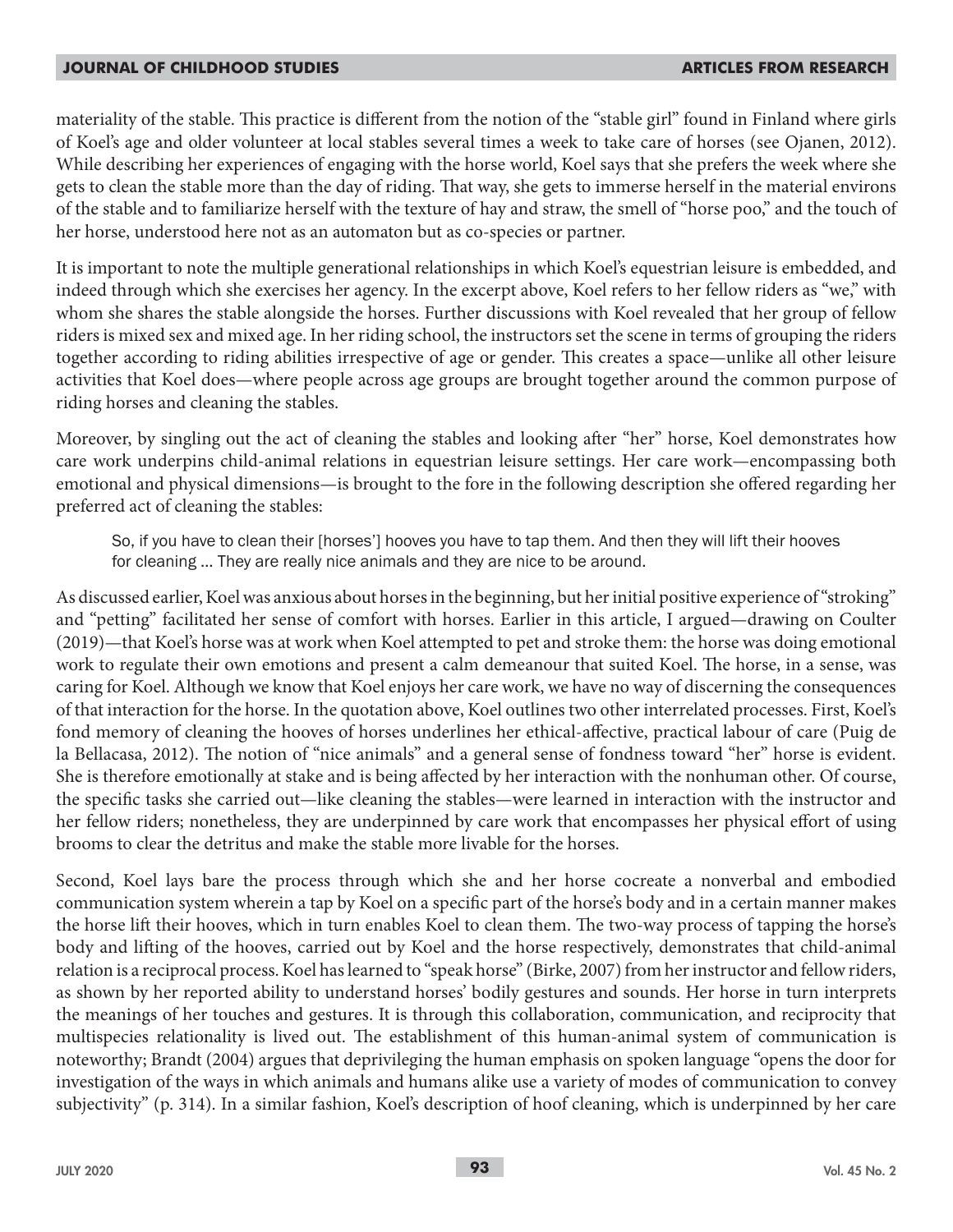work, points to the nonverbal and embodied basis of child-horse interaction.

# **Conclusion**

In this article I have drawn on childhood studies and HAS to unpack child-horse relations in the context of equestrian leisure. Acknowledging the limitations and benefits of the case study approach, I have argued that indepth exploration of a case study like Koel's can serve as a springboard to begin systematic work on the role of care work in child-horse relations. The empirical material presented throughout this article has posited key points of interest, which I will now summarize and build upon.

Care is a complex and multifaceted concept. Consequently, the imbrications of care work in child-horse relations go beyond the human actor alone. Building on Coulter's (2016a, 2016b, 2019) scholarship on nonhuman animals' work, I have indicated how, at various points in Koel's interaction with her horse, the care work performed was not exclusive to Koel. On the contrary, the horse cooperated, managed their own emotions, and stayed calm to reassure Koel and help create the bond that Koel cherishes. It can be argued that the care work performed by the horse is integral to their work life in the riding school. Although the implications of that care work for Koel can be identified from her narrative, the horse's own experiences of receiving and providing informal care work cannot be known. Even in shared spaces of child-animal commingling and becoming, ethico-political questions remain as to the bodily appropriation of the horses in equestrian leisure spaces that makes riding and companionship possible in the first place. In other words, understanding the care work in child-animal relations depends on serious consideration of the power relations across species boundaries within which such shared spaces are produced. In this article I have pointed out some of those questions, but they need to be unpacked further in future studies.

Koel's relationship with her horse is situated within wider webs of other social relations involving her parents, her riding instructor, and her fellow learners. Koel's mother, Aparna, plays an active role in shaping Koel's leisure repertoire. For instance, sending Koel to horse riding was her choice. Aparna also undertakes the activity management labour in terms of driving her to and from lessons. While at the riding school, the instructor assigns Koel her horse and puts her in specific groups based on her ability. Koel then learns about horse riding and care from her instructor as well as from her fellow riders in the mixed-sex, mixed-age group. We also know from Ojanen (2012) that social hierarchies are constructed among human actors in the stable based on age and experience. In this way, these inter- and intragenerational relations—child/parent, child/instructor, child/fellow-learner—inform Koel's equestrian leisure geographies. The existing theoretical lens of "generational order" (Alanen, 2001, 2011) is useful in identifying the various reciprocal generational relations Koel is part of. But the anthropocentrism of the generational-order lens falls short of acknowledging and analyzing children's power relations and structural positioning across the species boundary. Therefore, I posit the notion of "multispecies generational order" as a hybrid lens that can bring within a single framework children's intergenerational as well as interspecies positioning in particular time-spaces and draw out the implications of these relative locations for children's lived experiences and agency. Seen in this light, the reciprocal care work carried out by Koel and her horse within the time-spaces of equestrian leisure is one set of relations that is in turn embedded in a wider set of (human) generational relations. The meaning and implication of child-horse relations in this context is informed by and distributed along these power relations and relative positions of humans and nonhumans. This lens of multispecies generational order enables us to probe child-animal relationality without losing sight of the dynamic human generational structures in which children are socially positioned in contradistinction to adults and other children.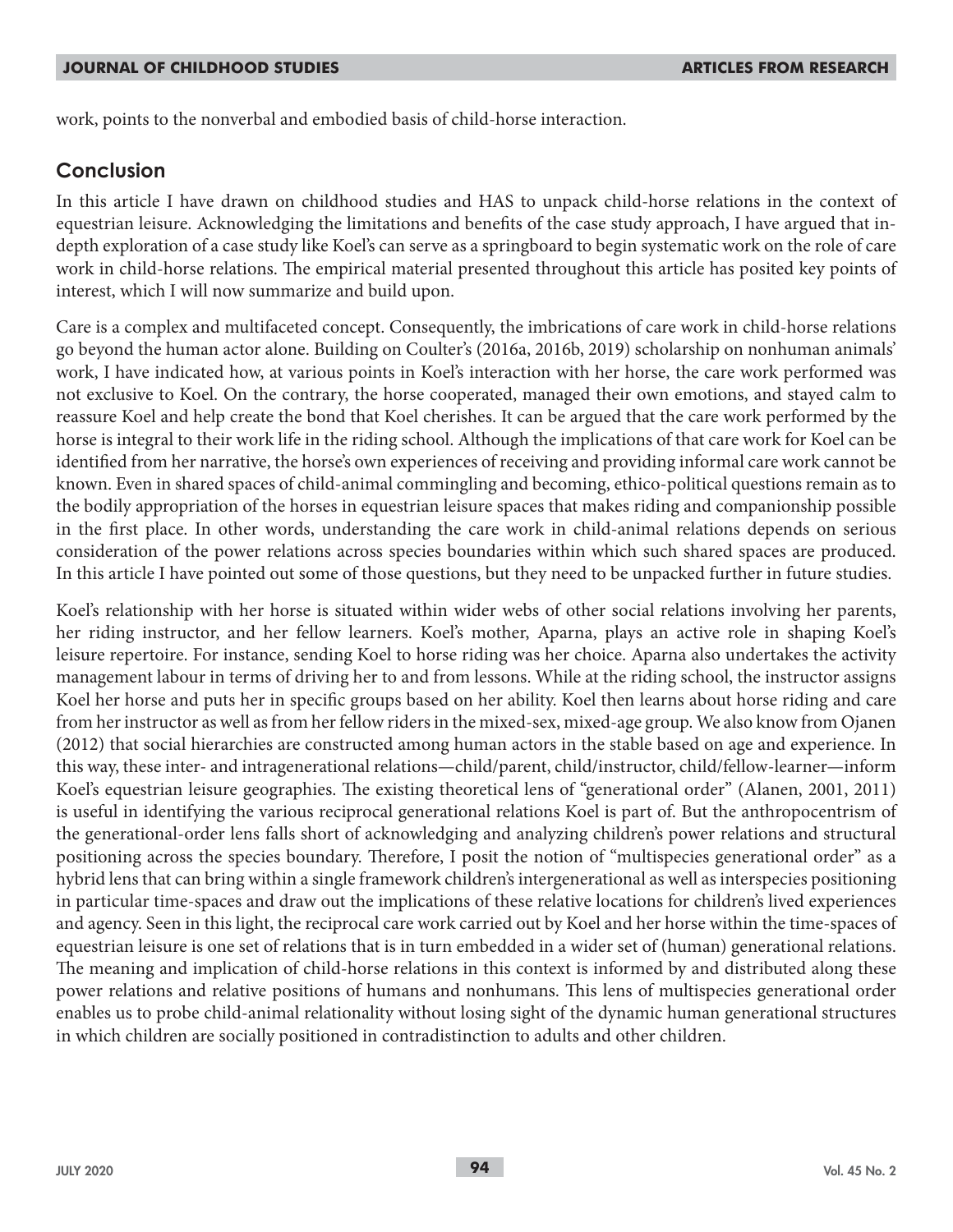## **References**

- Alanen, L. (2001). Childhood as a generational condition: Children's daily life in a central Finland town. In L. Alanen & B. Mayall (Eds.), *Conceptualizing child-adult relations* (pp. 129–143). Falmer Press.
- Alanen, L. (2011). Generational order. In J. Qvortrup, W. A. Corsaro, & M. Honig (Eds.), *The Palgrave handbook of childhood studies* (pp. 159–174). Palgrave Macmillan.
- Birke, L. (2007). "Learning to speak horse": The culture of "natural horsemanship." *Society & Animals, 15*(3), 217–239. https://psycnet. apa.org/doi/10.1163/156853007X217177
- Birke, L., & Brandt, K. (2009). Mutual corporeality: Gender and human/horse relationships. *Women's Studies International Forum, 32*(3), 189–197. https://doi.org/10.1016/j.wsif.2009.05.015
- Bornemark, J. (2019). Introduction: Subjectivity and ethical questions in an equestrian world in transformation. In J. Bornemark, P. Andersson, & U. E. von Essen (Eds.), *Equine cultures in transition: Ethical questions* (pp. 1–13). Routledge.
- Brandt, K. (2004). A language of their own: An interactionist approach to human-horse communication. *Society & Animals, 12*(4), 299–316. https://doi.org/10.1163/1568530043068010
- British Equestrian Trade Association. (2015). *National equestrian survey 2015*. Author.
- Butler, D. (2013). Not a job for "girly-girls": Horseracing, gender, and work identities. *Sport in Society, 16*(10), 1309–1325. https://doi.or g/10.1080/17430437.2013.821250
- Collard, R., & Gillespie, K. (2015). Introduction. In K. Gillespie & R. Collard (Eds.), *Critical animal geographies: Politics, intersections, and hierarchies in a multispecies world* (pp. 1–16). Routledge.
- Coulter, K. (2014). Herds and hierarchies: Class, nature, and the social construction of horses in equestrian culture. *Society & Animals, 22*(2), 135–152. https://doi.org/10.1163/15685306-12341253
- Coulter, K. (2016a). Beyond human to humane: A multispecies analysis of care work, its repression, and its potential. *Studies in Social Justice, 10*(2), 199–219. https://doi.org/10.26522/ssj.v10i2.1350
- Coulter, K. (2016b). *Animals, work, and the promise of interspecies solidarity*. Palgrave Macmillan.
- Coulter, K. (2019). Horses' labour and work-lives: New intellectual and ethical directions. In J. Bornemark, P. Andersson, & U. E. von Essen (Eds.), *Equine cultures in transition: Ethical questions* (pp. 17–31). Routledge.
- Crossman, G. K., & Walsh, R. (2011). The changing role of the horse: From beast of burden to partner in sport and recreation. *The International Journal of Sport and Society, 2*(2), 95–110.
- Dashper, K. (2016). Strong, active women: (Re)doing rural femininity through equestrian sport and leisure. *Ethnography, 17*(3), 350–368. https://doi.org/10.11772F1466138115609379
- Dashper, K. (2018a). *Human-animal relationships in equestrian sport and leisure*. Routledge.
- Dashper, K. (2018b). Moving beyond anthropocentrism in leisure research: Multispecies perspectives. *Annals of Leisure Research,* 22(2), 133–139. https://doi.org/10.1080/11745398.2018.1478738
- Department for Environment, Food and Rural Affairs. (2004). A report of research on the horse industry in Great Britain. https://assets. publishing.service.gov.uk/government/uploads/system/uploads/attachment\_data/file/69259/pb9255-bhic-report-040318.pdf
- Desai, S., & Smith, H. (2018). Kinship across species: Learning to care for nonhuman others. Feminist Review, 118(1), 41-60. https://doi. org/10.10572Fs41305-018-0104-0
- Eldén, S. (2016). An ordinary complexity of care: Moving beyond "the family" in research with children. *Families, Relationships, and Societies, 5*(2), 175–192. https://doi.org/10.1332/204674315X14285937023932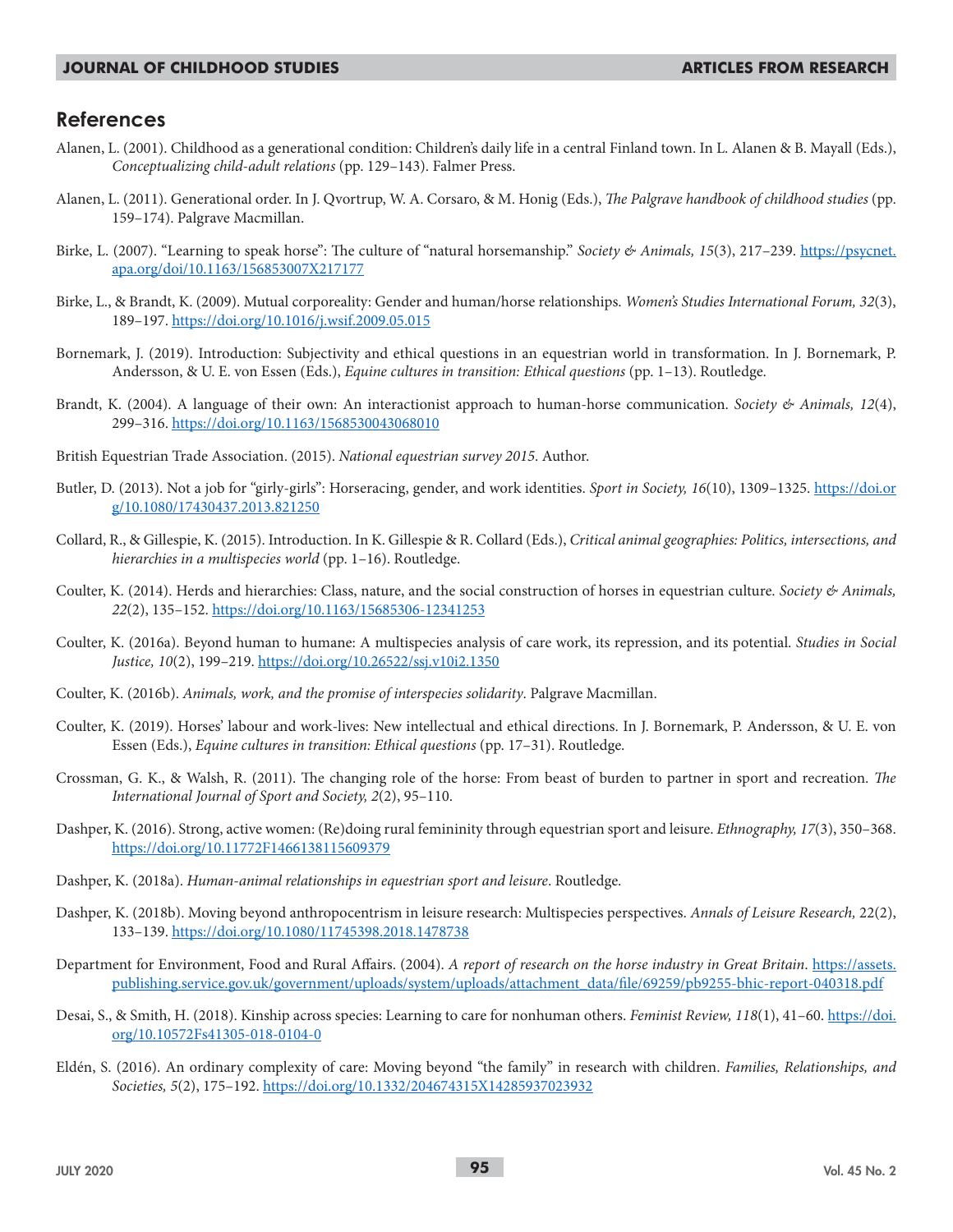- Fletcher, T., & Dashper, K. (2013). "Bring on the dancing horses!": Ambivalence and class obsession within British media reports of the dressage at London 2012. *Sociological Research Online, 18*(2). https://doi.org/10.51532Fsro.3040
- Forrest, S. (2016). *The age of the horse: An equine journey through human history*. Atlantic Monthly Press.
- Gerring, J. (2007). *Case study research: Principles and practices*. Cambridge University Press.
- Griffin, A., & May, V. (2018). Narrative analysis and interpretative phenomenological analysis. In C. Seale (Ed.), *Researching culture and society* (pp. 511–532). SAGE.
- Hamel, J., Dufour, S., & Fortin, D. (1993). *Case study methods*. SAGE.
- Haraway, D. J. (2008). *When species meet*. University of Minnesota Press.
- Keaveney, S. M. (2008). Equines and their human companions. *Journal of Business Research, 61*(5), 444–454. https://doi.org/10.1016/j. jbusres.2007.07.017
- Hochschild, A. R. (1983). *The managed heart: Commercialization of human feeling*. University of California Press.
- Jeanes, R., & Magee, J. (2011). Children, youth and leisure: Editors' introduction. In R. Jeanes & J. Magee (Eds.), *Children, youth and leisure* (pp. v–xi). Leisure Studies Association.
- Knight, J. (2005). Introduction. In J. Knight (Ed.), *Animals in person: Cultural perspectives on human-animal intimacies* (pp. 1–13). Berg.
- Lareau, A. (2011). *Unequal childhoods: Class, race, and family life* (2<sup>nd</sup> ed.). University of California Press.
- Lenartowicz, M., & Jankowskic, K. W. (2014). Reconstructing class sport practices in post-communist Poland. *Physical Culture and Sport, 63*(1), 12–19. https://doi.org/10.2478/pcssr-2014-0018
- Luttrell, W. (2013). Children's counter-narratives of care: Towards educational justice. *Children & Society, 27*(4), 295–308. https://doi. org/10.1111/chso.12033
- Mason, J., & Tipper, B. (2008). Being related: How children define and create kinship. *Childhood, 15*(4), 441–460. https://doi. org/10.11772F0907568208097201
- Morrow, V. (1998). My animals and other family: Children's perspectives on their relationships with companion animals. *Anthrozoös, 11*(4), 218–226. https://doi.org/10.2752/089279398787000526
- Morrow, V. (2008). Responsible children and children's responsibilities? Sibling caretaking and babysitting by school-age children. In J. Bridgeman, H. Keating, & C. Lind (Eds.), *Responsibility, law and the family* (pp. 105–124). Ashgate.
- Nelson, M. K. (2010). *Parenting out of control: Anxious parents in uncertain times*. New York University Press.
- Ojanen, K. (2012). "You became someone" social hierarchies in girls' communities at riding stables. *Young, 20*(2), 137–156. https://doi. org/10.11772F110330881202000202
- Palmer, C. (2017). "Taming the wild profusion of existing things"? A study of Foucault, power, and human/animal relationships. In M. Chrulew & D. J. Wadiwel (Eds.), *Foucault and animals* (pp. 107–131). Brill.
- Plymoth, B. (2012). Gender in equestrian sports: An issue of difference and equality. *Sport in Society, 15*(3), 335–348. https://doi.org/10. 1080/17430437.2012.653204
- Pugh, A. J. (2009). *Longing and belonging: Parents, children, and consumer culture*. University of California Press.
- Puig de la Bellacasa, M. (2012). "Nothing comes without its world": Thinking with care. Sociological Review, 60(2), 197-216. https://doi. org/10.11112Fj.1467-954X.2012.02070.x
- Rautio, P., & Leinonen, R-M. (2018). Hamsters and children: The sidekick family members? Paper presented at "Childhood and Materiality," University of Jyväskylä, Finland, May 7–9.